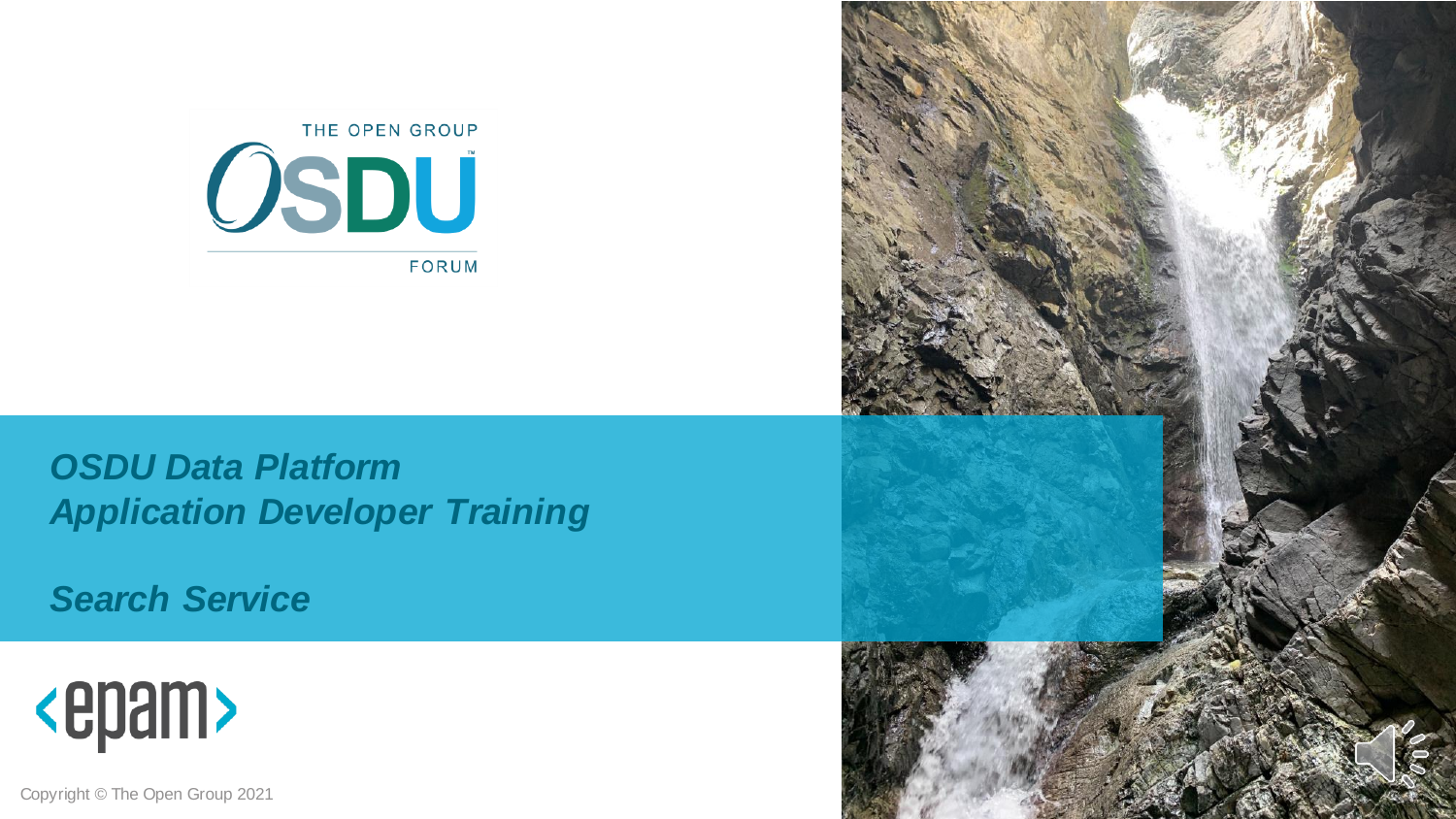## **Search Service Overview**

- » Allows running various queries:
	- Full-text
	- Field ranges
	- Field match
	- Sort, Aggregations, Filters
	- Geo-Spatial coordinates
	- Limits & Pagination
- » Provides an API to do
	- queries
	- queries with cursor
- » Requires membership in
	- *service.search.user*
	- the searched records' ACL as Viewers

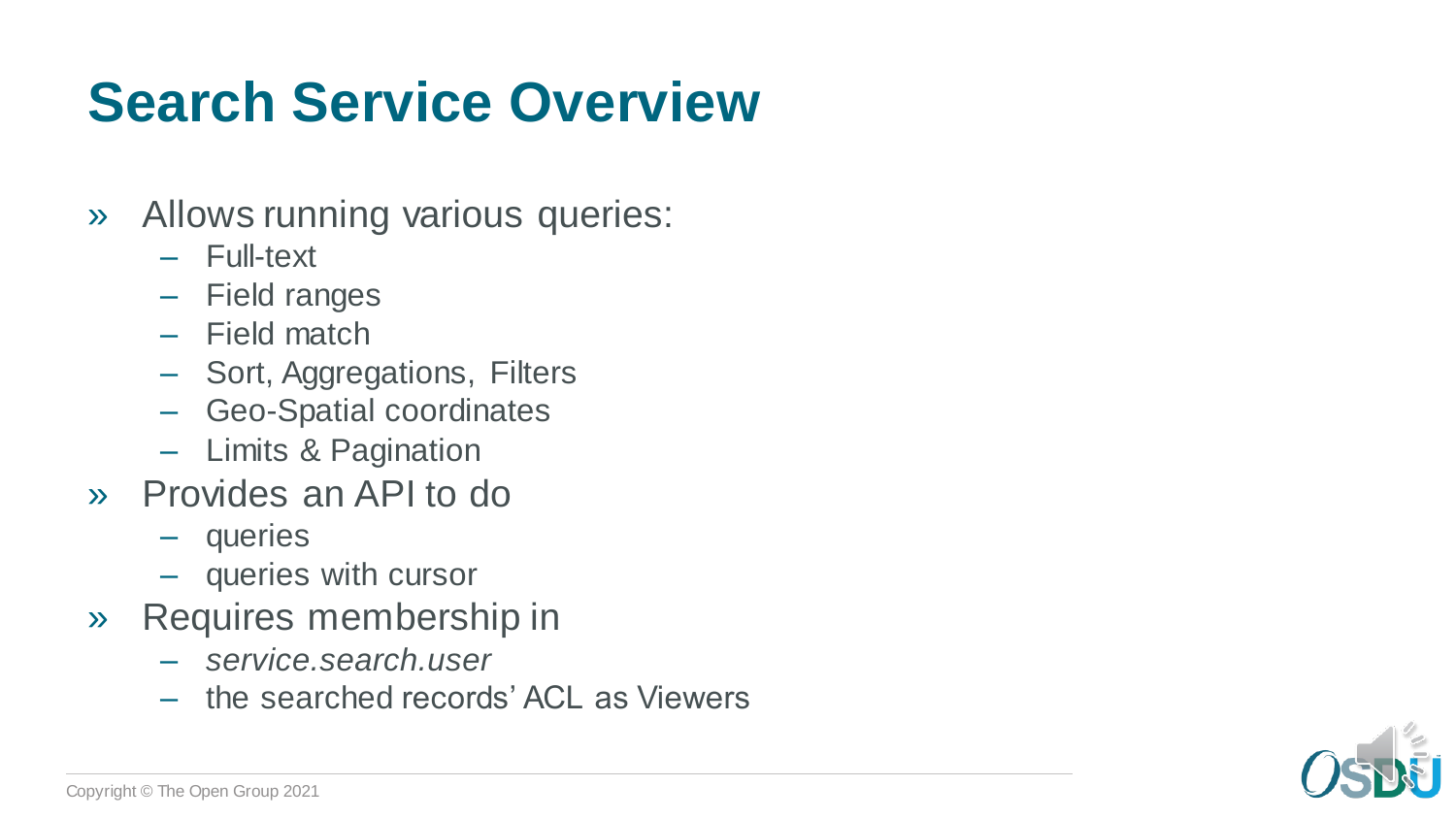#### **How Are Queries Executed?**

» Record is indexed into Elasticsearch

» Query is performed against Elasticsearch Index

» JSON-style language to issue query

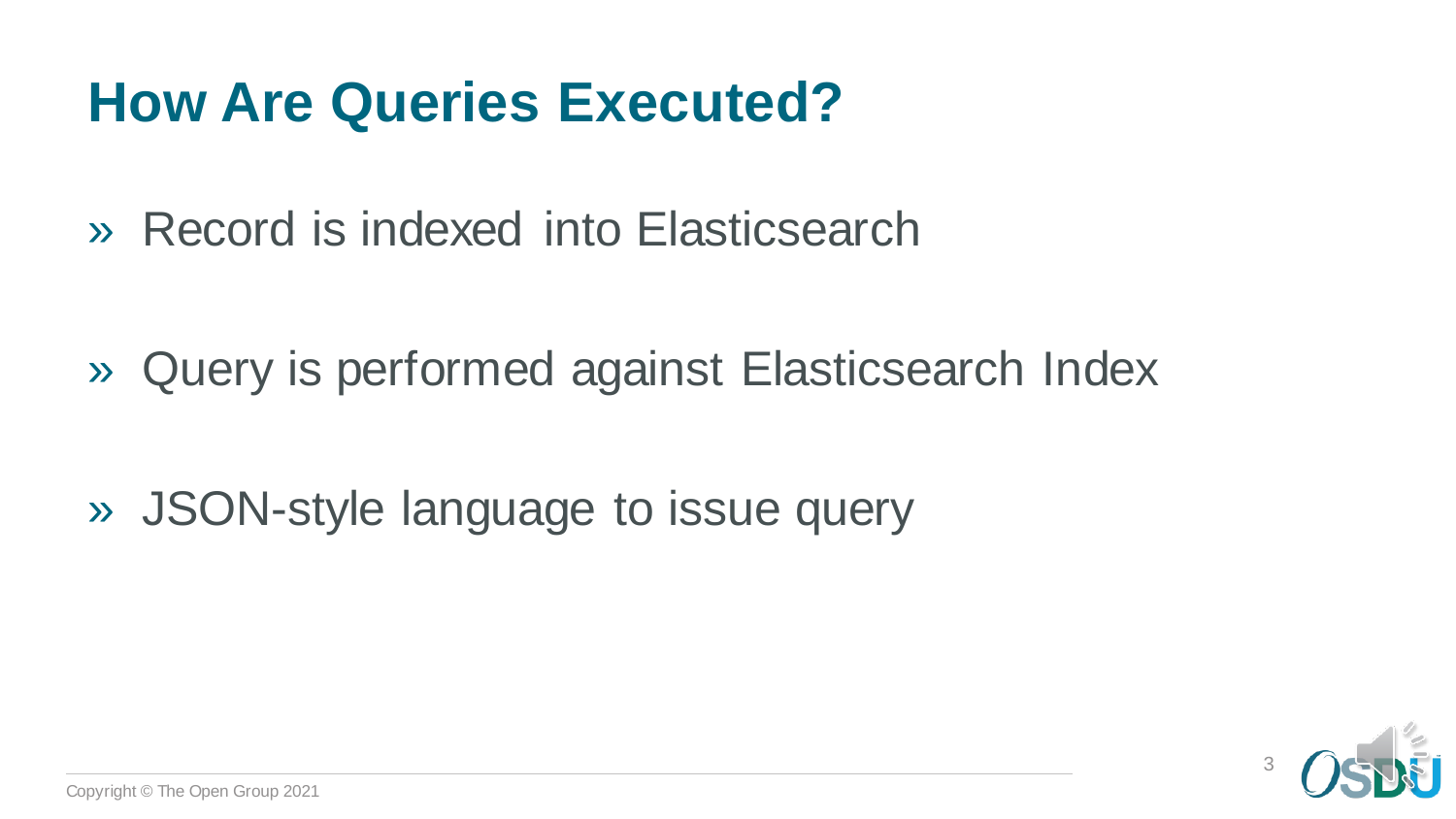# **Query Syntax**

{

```
"kind": "opendes:wks:master-data--Well:1.0.0",
"query": "Text query",
"offset" 0,
"limit"
: 1000
,
"sort"
:
{
  "fields": ["id"],
  "order": ["ASC"]
},<br>"queryAsOwner": t<mark>rue</mark>,
"spatialFilter" {
  "field"
: "data.SpatialLocation.Wgs84Coordinates"
,
  "byDistance": {
     "point"
:
{
           "longitude"
: 5.1580810546875
,
           "latitude"
: 52.859180945520826
        },
     "distance"
: 10000
  }
},"trackTotalCount": true,
"returnedFields
"
:
["id"
, "kind"],
"aggregatedBy": "kind"
```
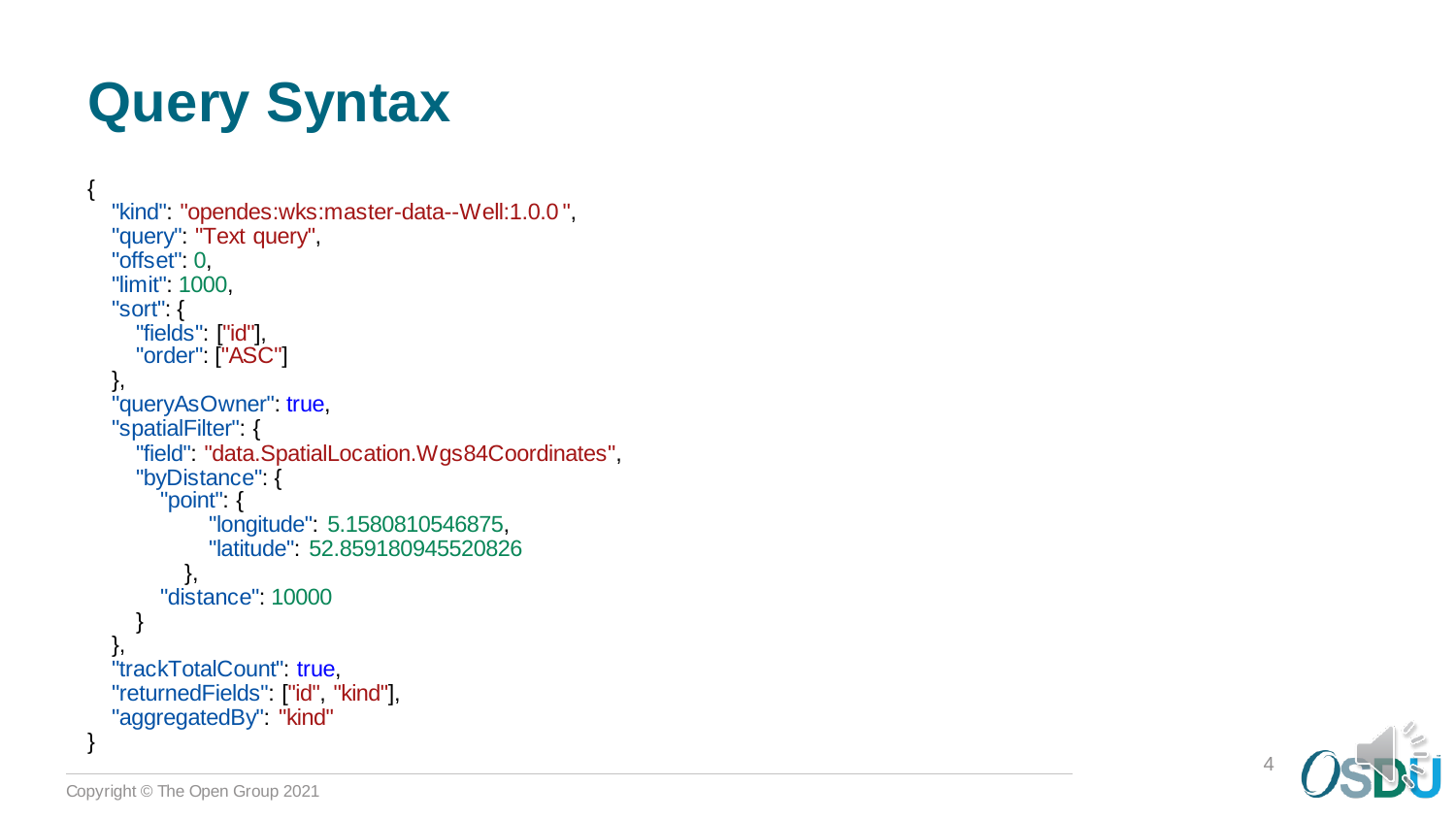# **Query by Kind**

```
// 1. look for all entities of given kind
{
   "kind": "opendes:wks:master-data--Well:1.0.0"
}
```
// 2. look for all wellbores of any version for *wks* source in *opendes* partition { "kind": "opendes:wks:master-data--Wellbore:\*" }

// 3. search across all entity types and versions for *wks* source in *opendes* partition { "kind": "opendes:wks:\*:\*"

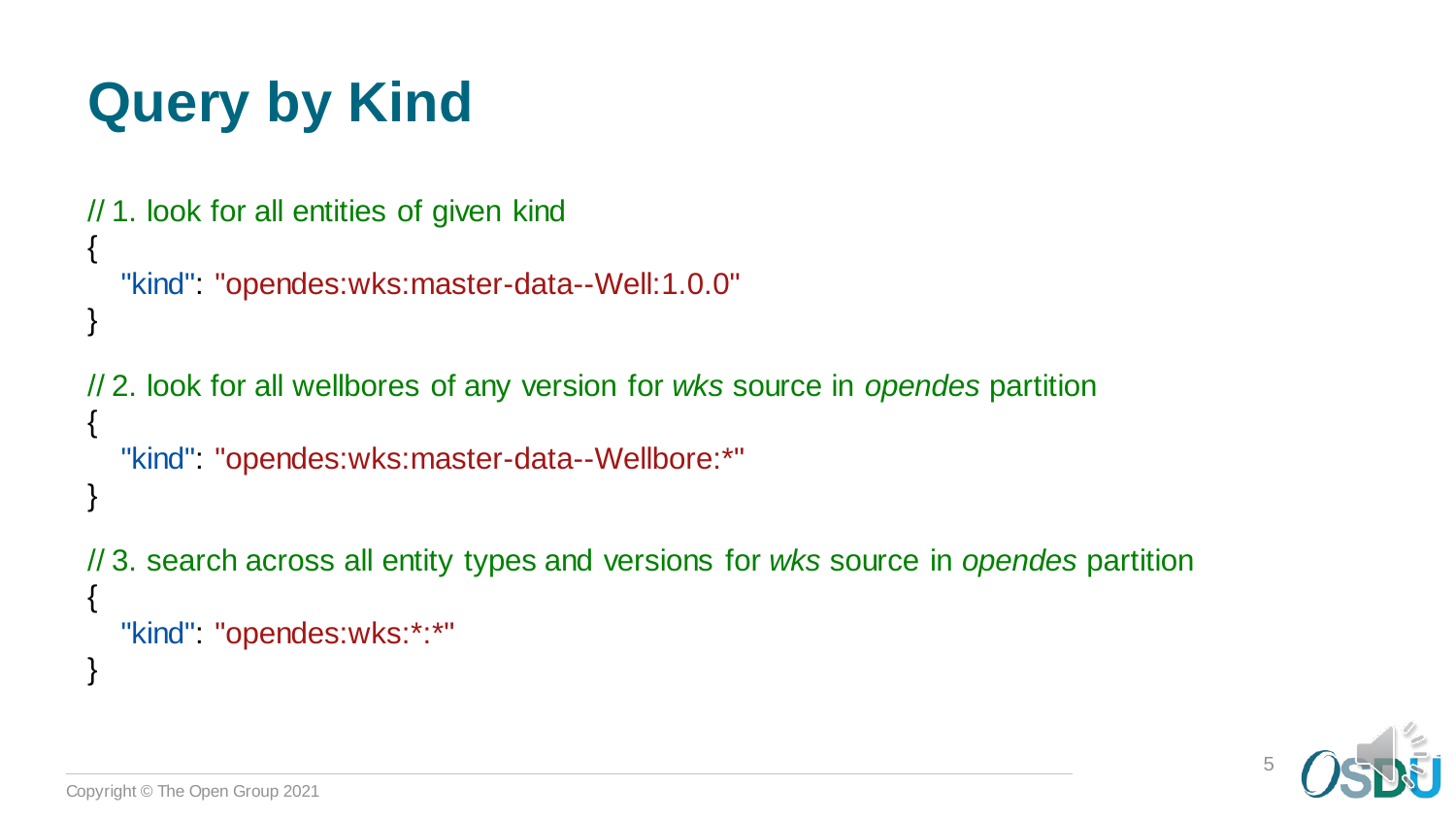#### **Text Queries**

```
// 1. full text search & look for in all fields
{
  "kind": "opendes:wks:master-data--Well:1.0.0",
  "query": "BIR"
}
// 2. field match search & wildcard
{
  "kind": "opendes:wks:master-data--Wellbore:*",
  "query": "data.WellID:(Well AND 100?)"
}
// 3. field match & exact text match
{
  "kind": "opendes:wks:master-data--Wellbore:*",
  "query": "id:\"opendes:master-data--Wellbore:1000\""
}
```
Lucene Apache Query Syntax: [https://lucene.apache.org/core/2\\_9\\_4/queryparsersyntax.html](https://lucene.apache.org/core/2_9_4/queryparsersyntax.html)

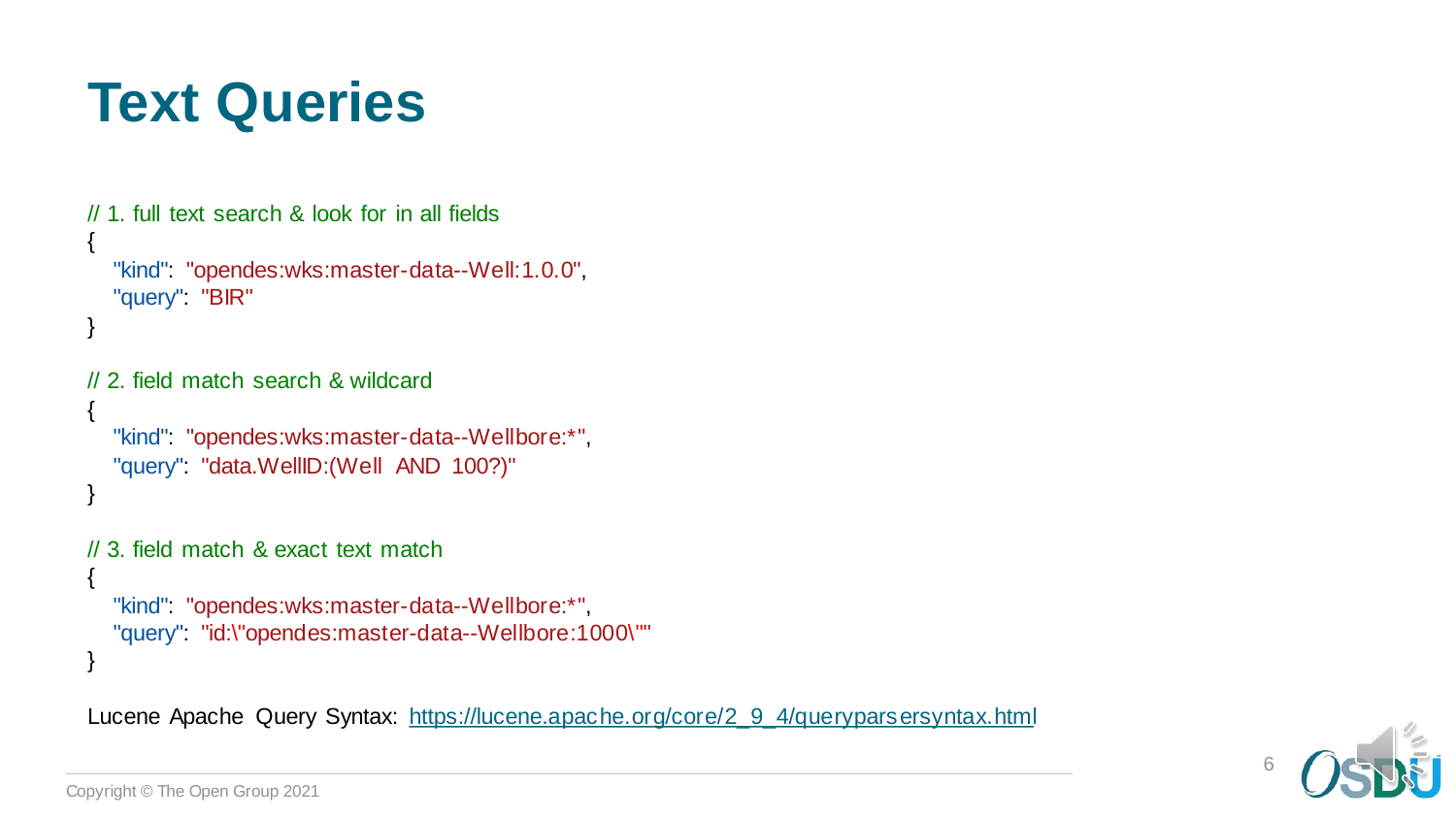

// sort by field in descending order

```
{
  "kind": "opendes:wks:work-product-component--WellLog:*",
  "sort": {
     "field":["data.BottomMeasuredDepth"],
     "order": ["DESC"]
  },
  "limit": 10
}
```
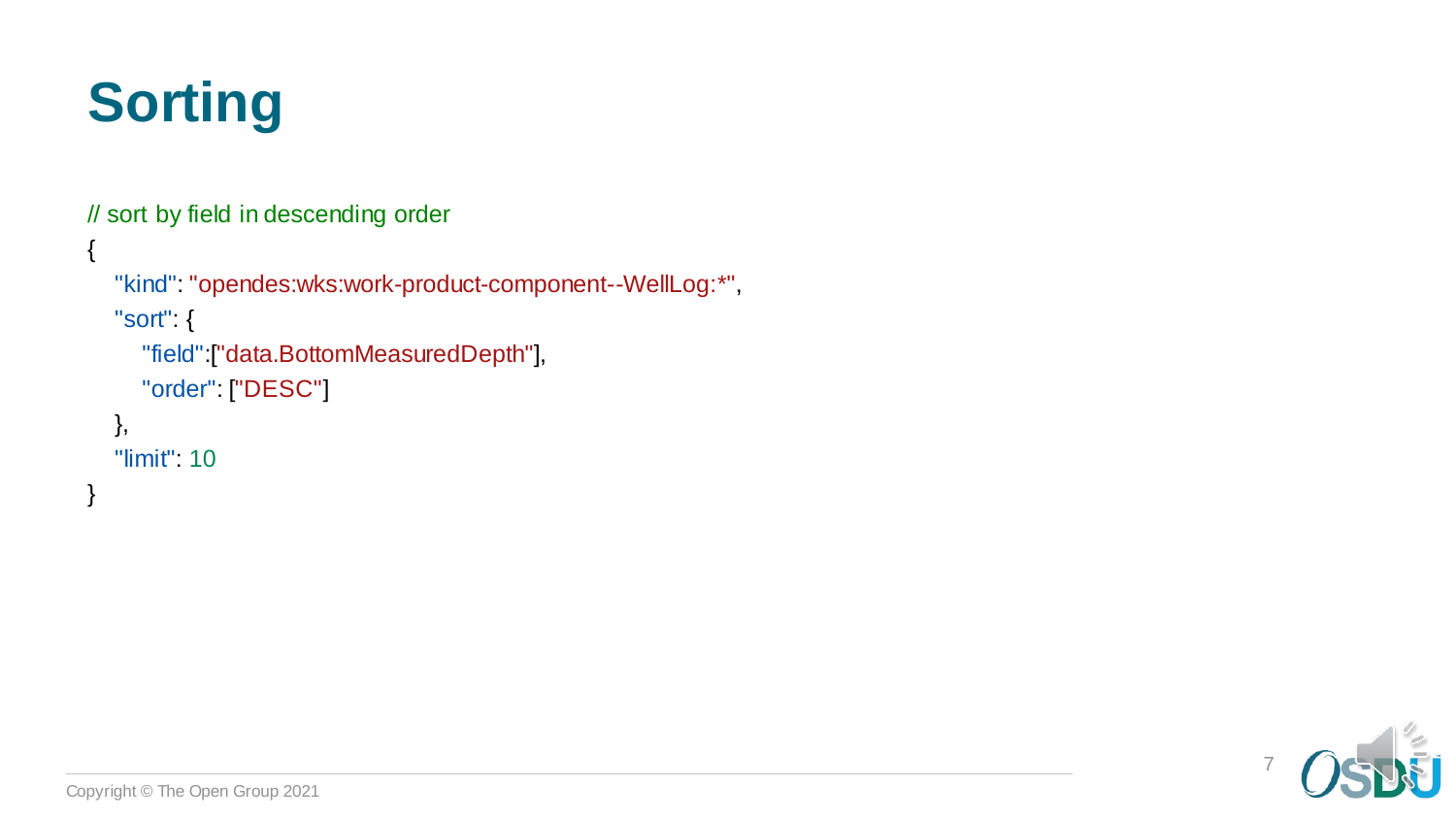

// count how many records are per kind for all kinds

```
"kind" : "*:*:*:*",
"aggregateBy": "kind",
"limit": 1000
```
{

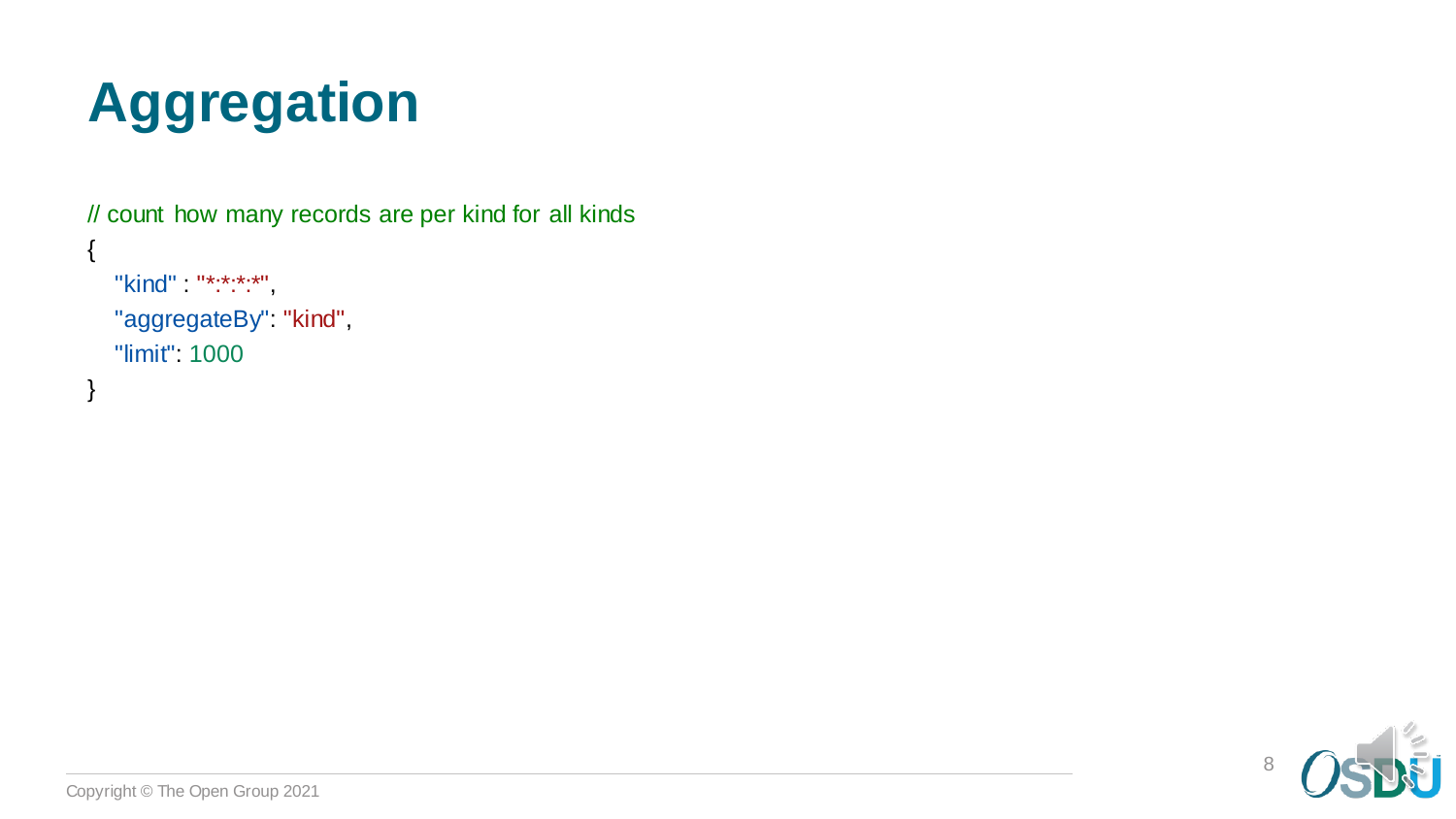# **Range Queries**

```
// 1. get logs with bottom measured depth between 2000 and 3000
{
  "kind": "opendes:wks:work-product-component--WellLog:1.0.0",
  "query": "data.BottomMeasuredDepth:[2000 TO 3000]"
}
// 2. get entities with spud date between two dates
{
  "kind": "opendes:wks:*:1.0.0",
  "query": "(data.FacilityEvents.FacilityEventTypeID: \"opendes:reference-data--
FacilityEventType:SPUD:\") AND (data.FacilityEvents.EffectiveDateTime:[1901-01-01 TO 2001-01-01})",
  "sort": {
     "field": ["data.FacilityEvents.EffectiveDateTime"],
     "order": ["DESC"]
   },
   "limit": 30
}
```
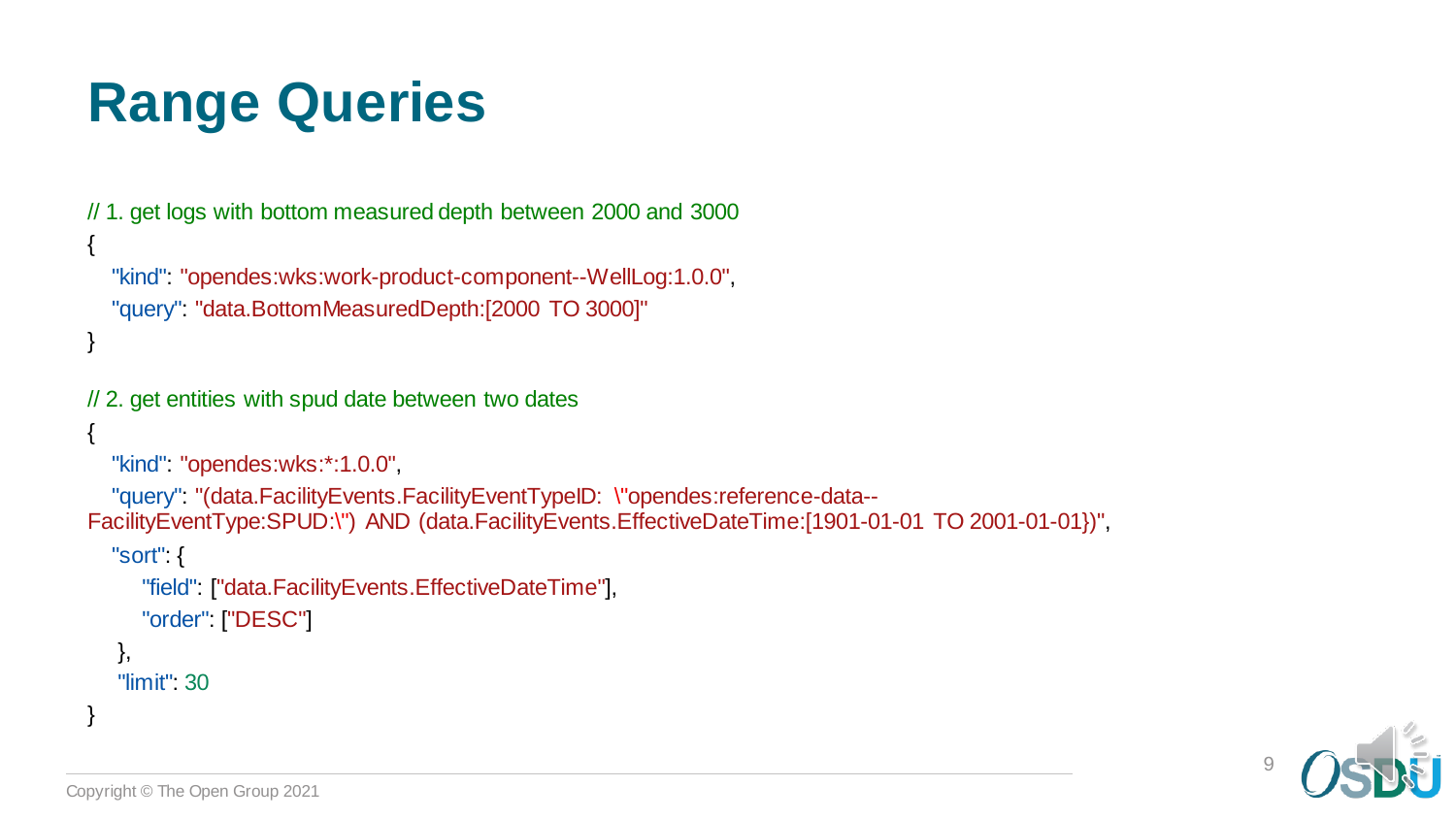# **Geo -Spatial Queries**

- » By distance
- » By bounding box
- » By geo-polygon

```
// get wells within
a given distance
{
  "kind": "opendes:wks:master-data--Well:1.0.0",
  "spatialFilter" {
     "field"
: "data.SpatialLocation.Wgs84Coordinates"
,
     "byDistance" {
        "point"
:
{
             "longitude"
: 5.1580810546875
,
             "latitude"
: 52.859180945520826
          },
        "distance"
: 10000
     }
  }
}
```
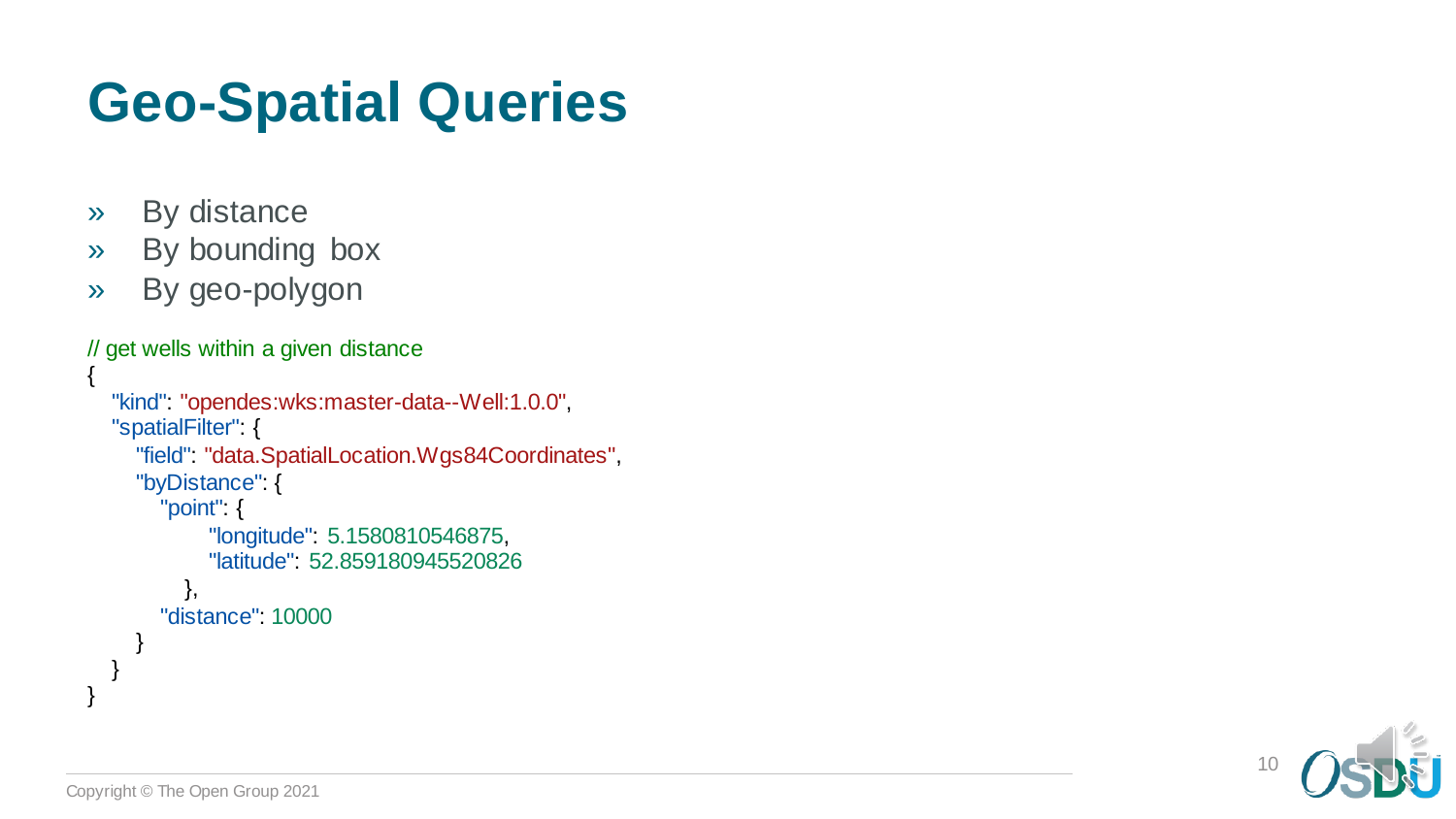# **Query by Nested Array of Objects**

- » Arrays of objects in Elasticsearch:
	- Flattened object
	- Nested objects

// single-level several conditions nested query

"kind" : "opendes:wks:work-product-component--wellboremarkerset:1.0.0", "query": "nested(data.Markers,(MarkerMeasuredDepth:(>1000)AND MarkerName:(Coppershale)))"



{